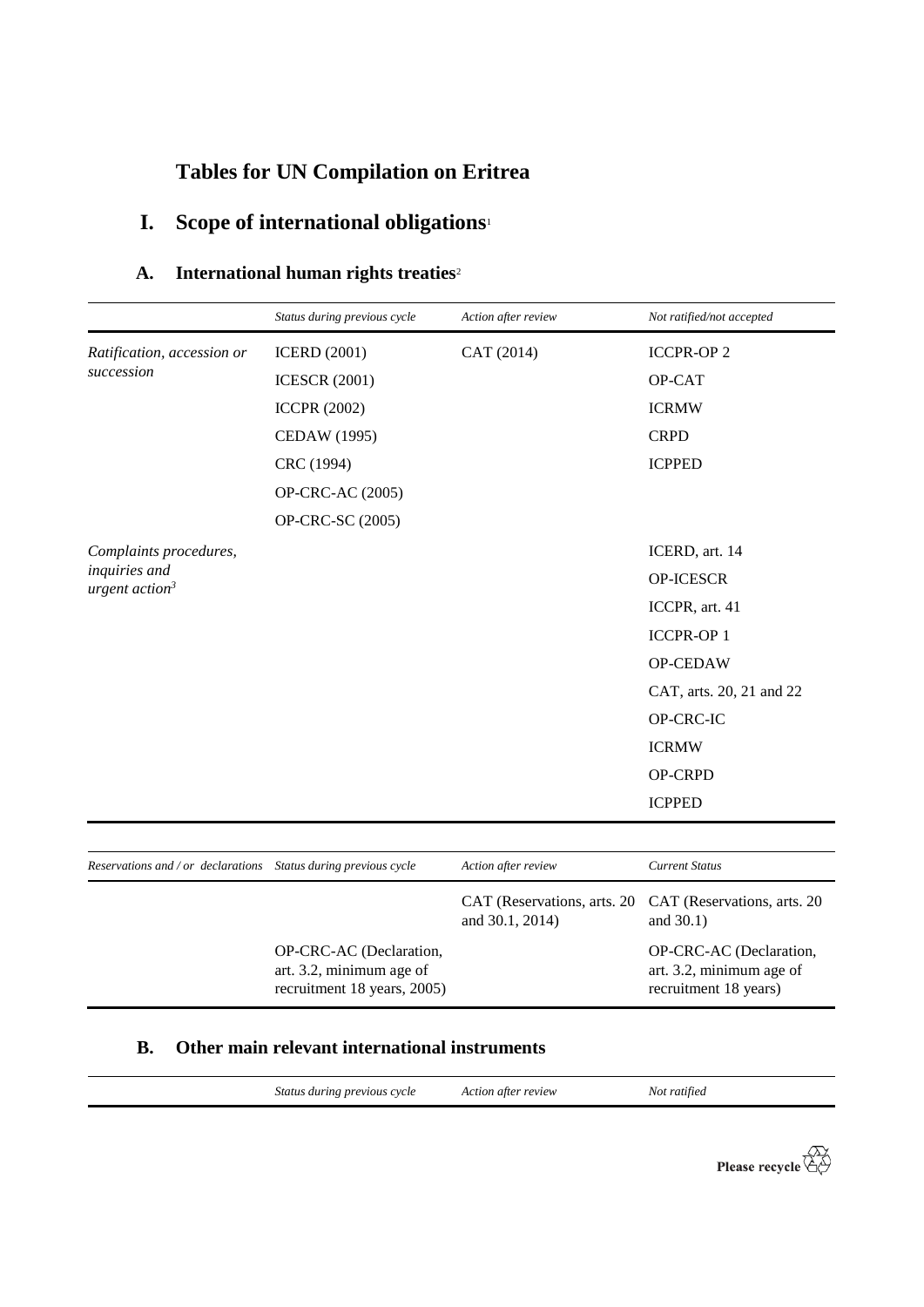*Ratification, accession or succession* ILO Conventions Nos. 169 and 189<sup>4</sup> Geneva Conventions of 12 August 1949, except Additional Protocols thereto $5$ Convention on the Prevention and Punishment of the Crime of Genocide Rome Statute of the International Criminal Court Convention against Discrimination in Education Conventions on refugees and stateless persons<sup>6</sup> ILO fundamental Conventions, except No. 182<sup>7</sup> Palermo Protocol<sup>8</sup>

# **II. Cooperation with human rights mechanisms and bodies**

## A. Cooperation with treaty bodies<sup>9</sup>

| Treaty body  | Concluding observations<br>included in previous review | Latest report submitted<br>since previous review | Latest concluding<br>observations | Reporting status                                                                                               |
|--------------|--------------------------------------------------------|--------------------------------------------------|-----------------------------------|----------------------------------------------------------------------------------------------------------------|
| <b>CERD</b>  |                                                        |                                                  |                                   | Initial report overdue<br>since 2002                                                                           |
| <b>CESCR</b> |                                                        |                                                  |                                   | Initial report overdue<br>since 2003                                                                           |
| HR Committee |                                                        |                                                  |                                   | Initial report overdue<br>since 2016, initially<br>due in 2003                                                 |
| <b>CEDAW</b> |                                                        | 2014                                             | February 2015                     | Sixth report due in<br>2019                                                                                    |
| <b>CAT</b>   |                                                        |                                                  |                                   | Initial report overdue<br>since $2015$                                                                         |
| <b>CRC</b>   |                                                        | 2012                                             | June 2015                         | Fifth and sixth reports<br>due in 2020 / Initial<br>report to OP-CRC-AC<br>and OP-CRC-SC<br>overdue since 2007 |

#### **Reporting status**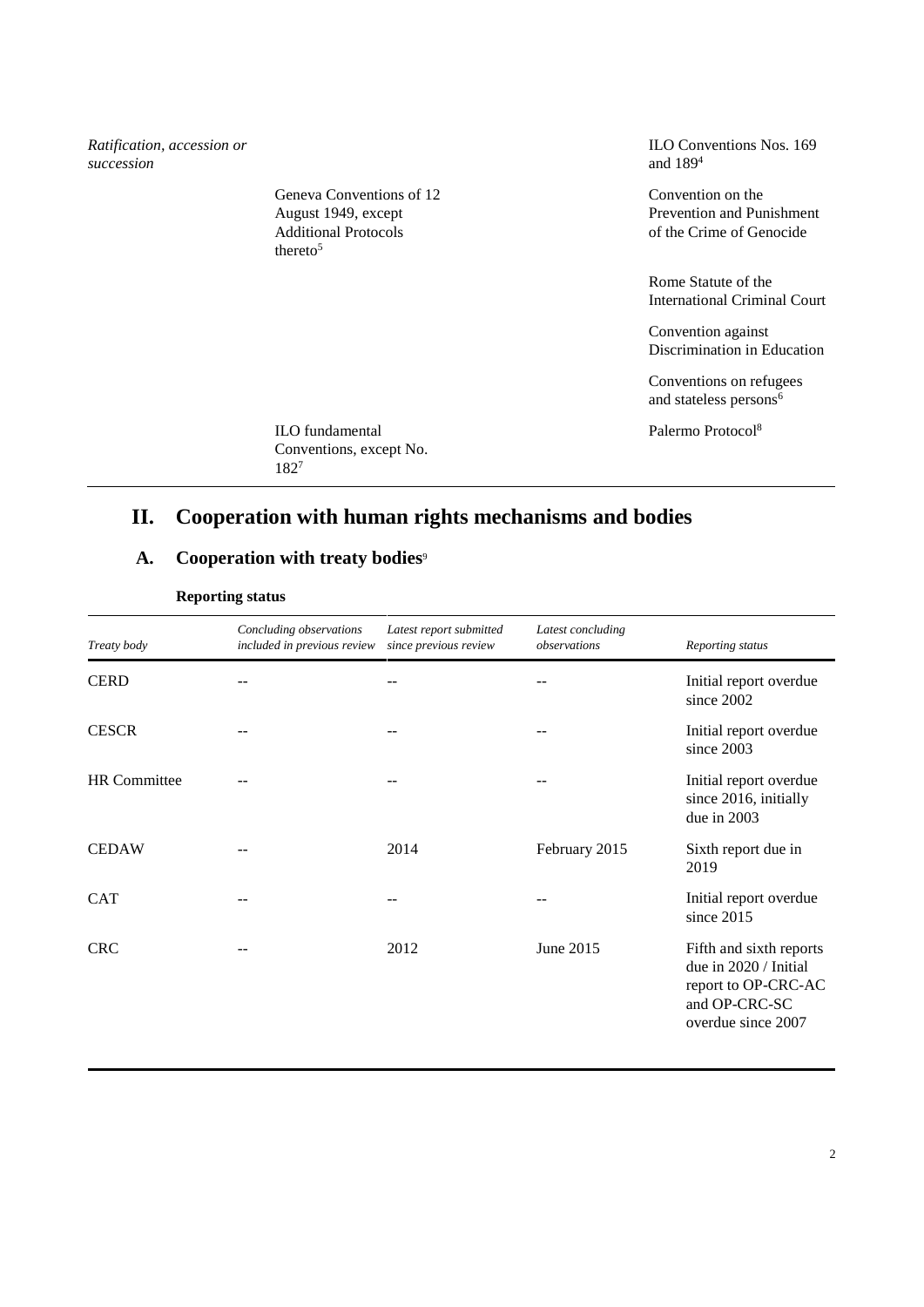| Treaty body  | Due in | Subject matter                                                                                                                                                                                                                           | Submitted           |
|--------------|--------|------------------------------------------------------------------------------------------------------------------------------------------------------------------------------------------------------------------------------------------|---------------------|
| <b>CEDAW</b> | 2017   | Violence against women<br>and girls during their<br>national service and at the<br>Sawa Military Training<br>Centre; and participation in<br>political and public life. <sup>10</sup><br>Further information<br>requested. <sup>12</sup> | 2018. <sup>11</sup> |

#### **Responses to specific follow-up requests from concluding observations**

## **B. Cooperation with special procedures**<sup>13</sup>

|                                                         | Status during previous cycle                                                                                   | Current status                        |
|---------------------------------------------------------|----------------------------------------------------------------------------------------------------------------|---------------------------------------|
| Standing invitations                                    | No.                                                                                                            | N <sub>0</sub>                        |
| Visits undertaken                                       |                                                                                                                |                                       |
| Visits agreed to in principle                           |                                                                                                                | Education (2016)                      |
| <i>Visits requested</i>                                 | Torture $(2010)$<br>Summary executions (2010)<br>SR on Eritrea (2012 and 2013)                                 | Expression (2016)<br>Torture $(2017)$ |
| Responses to letters of<br>allegation and urgent appeal | During the period under review 4<br>communications were sent. The<br>Government replied to 1<br>communications |                                       |
| Follow-up reports and missions                          | Summary executions                                                                                             |                                       |

#### **C. Status of national human rights institutions**

| National human rights institution    | Status during previous cycle | Status during present cycle <sup>14</sup> |
|--------------------------------------|------------------------------|-------------------------------------------|
| No national human rights institution | $- -$                        | $- -$                                     |

#### *Notes*

- <sup>1</sup> Unless indicated otherwise, the status of ratification of instruments listed in the table may be found on the official website of the United Nations Treaty Collection database, Office of Legal Affairs of the United Nations Secretariat, http://treaties.un.org/. Please also refer to the United Nations compilation on Eritrea from the previous cycle (A/HRC/WG.6/18/ERI/2).
- <sup>2</sup> The following abbreviations have been used in the universal periodic review document:<br>ICERD **International Convention** on the Elimination of  $\beta$ International Convention on the Elimination of All Forms of Racial Discrimination;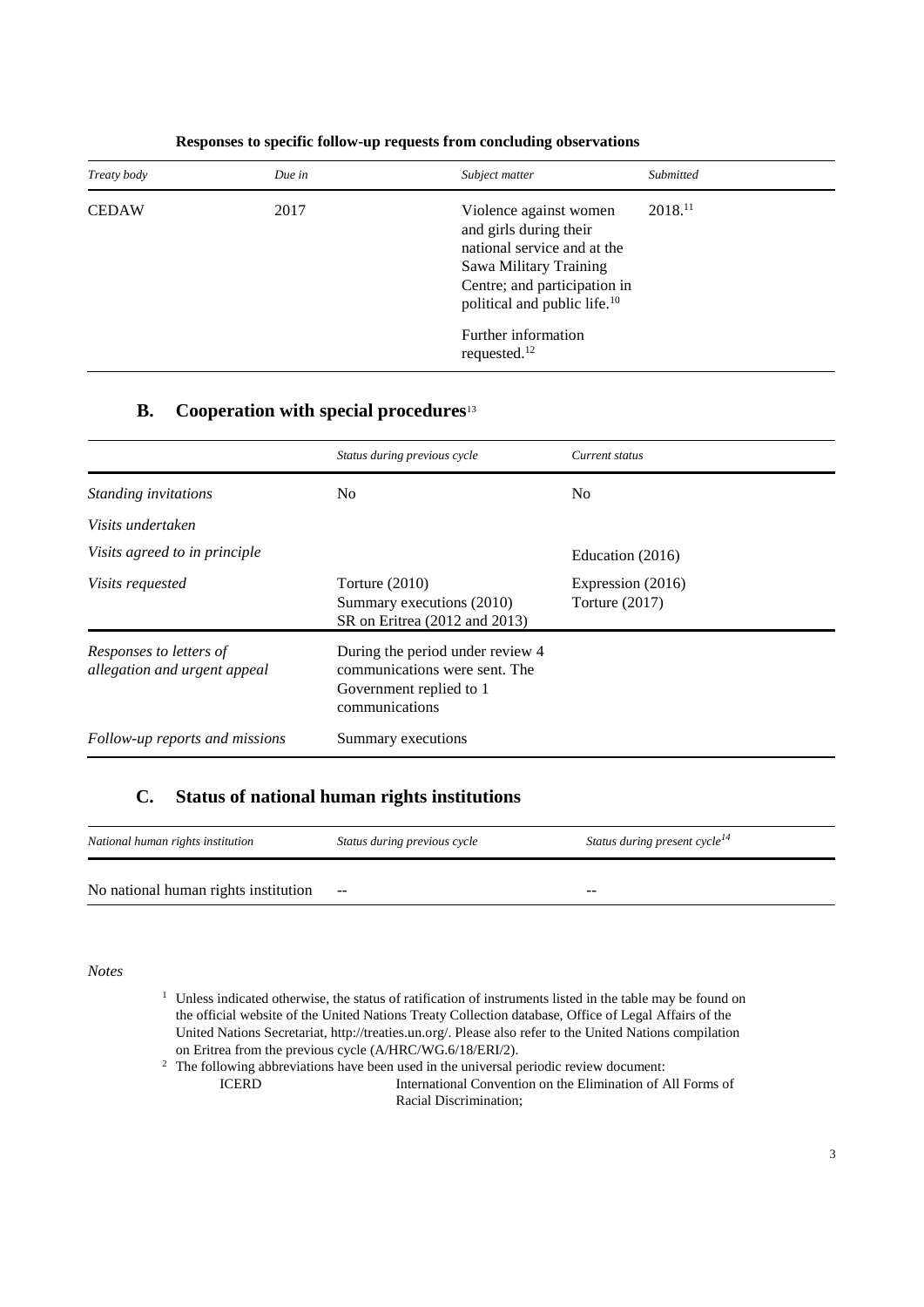| <b>ICESCR</b>     | International Covenant on Economic, Social and Cultural         |
|-------------------|-----------------------------------------------------------------|
|                   | Rights;                                                         |
| <b>OP-ICESCR</b>  | Optional Protocol to ICESCR;                                    |
| <b>ICCPR</b>      | International Covenant on Civil and Political Rights;           |
| <b>ICCPR-OP 1</b> | Optional Protocol to ICCPR;                                     |
| <b>ICCPR-OP 2</b> | Second Optional Protocol to ICCPR, aiming at the abolition of   |
|                   | the death penalty;                                              |
| <b>CEDAW</b>      | Convention on the Elimination of All Forms of Discrimination    |
|                   | against Women;                                                  |
| OP-CEDAW          | Optional Protocol to CEDAW;                                     |
| <b>CAT</b>        | Convention against Torture and Other Cruel, Inhuman or          |
|                   | Degrading Treatment or Punishment;                              |
| OP-CAT            | Optional Protocol to CAT;                                       |
| <b>CRC</b>        | Convention on the Rights of the Child;                          |
| OP-CRC-AC         | Optional Protocol to CRC on the involvement of children in      |
|                   | armed conflict:                                                 |
| OP-CRC-SC         | Optional Protocol to CRC on the sale of children, child         |
|                   | prostitution and child pornography;                             |
| OP-CRC-IC         | Optional Protocol to CRC on a communications procedure;         |
| <b>ICRMW</b>      | International Convention on the Protection of the Rights of All |
|                   | Migrant Workers and Members of Their Families;                  |
| <b>CRPD</b>       | Convention on the Rights of Persons with Disabilities;          |
| <b>OP-CRPD</b>    | <b>Optional Protocol to CRPD;</b>                               |
| <b>ICPPED</b>     | International Convention for the Protection of All Persons      |
|                   | from Enforced Disappearance.                                    |

- <sup>3</sup> Individual complaints: ICCPR-OP 1, art. 1; OP-CEDAW, art. 1; OP-CRPD, art. 1; OP-ICESCR, art. 1; OP-CRC-IC, art. 5; ICERD, art. 14; CAT, art. 22; ICRMW, art. 77; and ICPPED, art. 31. Inquiry procedure: OP-CEDAW, art. 8; CAT, art. 20; ICPPED, art. 33; OP-CRPD, art. 6; OP-ICESCR, art. 11; and OP-CRC-IC, art. 13. Inter-State complaints: ICCPR, art. 41; ICERD, art. 11; ICRMW, art. 76; ICPPED, art. 32; CAT, art. 21; OP-ICESCR, art. 10; and OP-CRC-IC, art. 12. Urgent action: ICPPED, art. 30.
- 4 ILO Indigenous and Tribal Peoples Convention, 1989 (No. 169) and Domestic Workers Convention, 2011 (No. 189).
- <sup>5</sup> Geneva Convention for the Amelioration of the Condition of the Wounded and Sick in Armed Forces in the Field (First Convention); Geneva Convention for the Amelioration of the Condition of Wounded, Sick and Shipwrecked Members of Armed Forces at Sea (Second Convention); Geneva Convention relative to the Treatment of Prisoners of War (Third Convention); Geneva Convention relative to the Protection of Civilian Persons in Time of War (Fourth Convention);Protocol Additional to the Geneva Conventions of 12 August 1949, and relating to the Protection of Victims of International Armed Conflicts (Protocol I); Protocol Additional to the Geneva Conventions of 12 August 1949, and relating to the Protection of Victims of Non-International Armed Conflicts (Protocol II); Protocol Additional to the Geneva Conventions of 12 August 1949, and relating to the Adoption of an Additional Distinctive Emblem (Protocol III) For the official status of ratifications, see Federal Department of Foreign Affairs of Switzerland, at https://www.dfae.admin.ch/eda/fr/dfae/politique-exterieure/droit-international-public/traitesinternationaux/depositaire/protection-des-victimes-de-la-guerre.html
- <sup>6</sup> 1951 Convention relating to the Status of Refugees and its 1967 Protocol, 1954 Convention relating to the Status of Stateless Persons, and 1961 Convention on the Reduction of Statelessness.
- 7 International Labour Organization Convention No. 29 concerning Forced or Compulsory Labour; Convention No. 105 concerning the Abolition of Forced Labour; Convention No. 87 concerning Freedom of Association and Protection of the Right to Organise; Convention No. 98 concerning the Application of the Principles of the Right to Organise and to Bargain Collectively; Convention No. 100 concerning Equal Remuneration for Men and Women Workers for Work of Equal Value; Convention No. 111 concerning Discrimination in Respect of Employment and Occupation; Convention No. 138 concerning Minimum Age for Admission to Employment; Convention No. 182